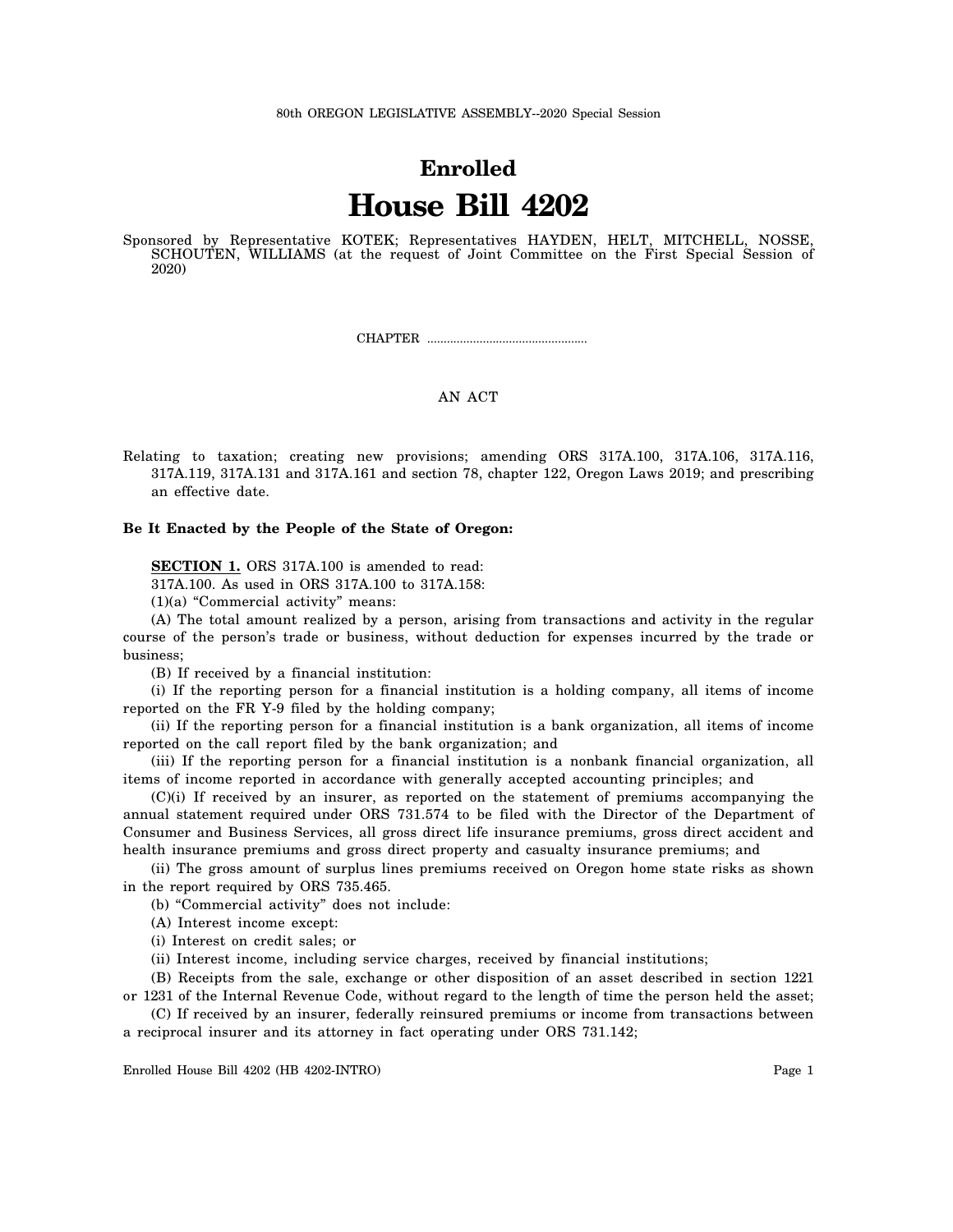(D) Receipts from hedging transactions, to the extent that the transactions are entered into primarily to protect a financial position, including transactions intended to manage the risk of exposure to foreign currency fluctuations that affect assets, liabilities, profits, losses, equity or investments in foreign operations, risk of exposure to interest rate fluctuations or risk of commodity price fluctuations;

(E) Proceeds received attributable to the repayment, maturity or redemption of the principal of a loan, bond, mutual fund, certificate of deposit or marketable instrument;

(F) The principal amount received under a repurchase agreement or on account of any transaction properly characterized as a loan to the person;

(G) Contributions received by a trust, plan or other arrangement, any of which is described in section 501(a) of the Internal Revenue Code, or to which title 26, subtitle A, chapter 1, subchapter (D) of the Internal Revenue Code applies;

(H) Compensation, whether current or deferred, and whether in cash or in kind, received or to be received by an employee, a former employee or the employee's legal successor for services rendered to or for an employer, including reimbursements received by or for an individual for medical or education expenses, health insurance premiums or employee expenses or on account of a dependent care spending account, legal services plan, any cafeteria plan described in section 125 of the Internal Revenue Code or any similar employee reimbursement;

(I) Proceeds received from the issuance of the taxpayer's own stock, options, warrants, puts or calls, or from the sale of the taxpayer's treasury stock;

(J) Proceeds received on the account of payments from insurance policies**, including crop insurance policies,** owned by the taxpayer, except those proceeds received for the loss of [*business revenue*] **commercial activity**;

(K) Gifts or charitable contributions received, membership dues received by trade, professional, homeowners' or condominium associations, payments received for educational courses, meetings or meals, or similar payments to a trade, professional or other similar association, and fundraising receipts received by any person when any excess receipts are donated or used exclusively for charitable purposes;

(L) Damages received as the result of litigation in excess of amounts that, if received without litigation, would be treated as commercial activity;

(M) Property, money and other amounts received or acquired by an agent on behalf of another in excess of the agent's commission, fee or other remuneration;

(N) Tax refunds **from any tax program**, other tax benefit recoveries and reimbursements for the tax imposed under ORS 317A.100 to 317A.158 made by entities that are part of the same unitary group as provided under ORS 317A.106, and reimbursements made by entities that are not members of a unitary group that are required to be made for economic parity among multiple owners of an entity whose tax obligation under ORS 317A.100 to 317A.158 is required to be reported and paid entirely by one owner, as provided in ORS 317A.106;

- (O) Pension reversions;
- (P) Contributions to capital;

(Q) Receipts from the sale, transfer, exchange or other disposition of motor vehicle fuel or any other product used for the propulsion of motor vehicles;

(R) In the case of receipts from the sale of cigarettes or tobacco products by a wholesale dealer, retail dealer, distributor, manufacturer or seller, an amount equal to the federal and state excise taxes paid by any person on or for such cigarettes or tobacco products under subtitle E of the Internal Revenue Code or ORS chapter 323;

(S) In the case of receipts from the sale of malt beverages or wine, as defined in ORS 471.001, cider, as defined in ORS 471.023 or distilled liquor, as defined in ORS 471.001, by a person holding a license issued under ORS chapter 471, an amount equal to the federal and state excise taxes paid by any person on or for such malt beverages, wine or distilled liquor under subtitle E of the Internal Revenue Code or ORS chapter 471 or 473, and any amount paid to the Oregon Liquor Control Commission for sales of distilled spirits by an agent appointed under ORS 471.750;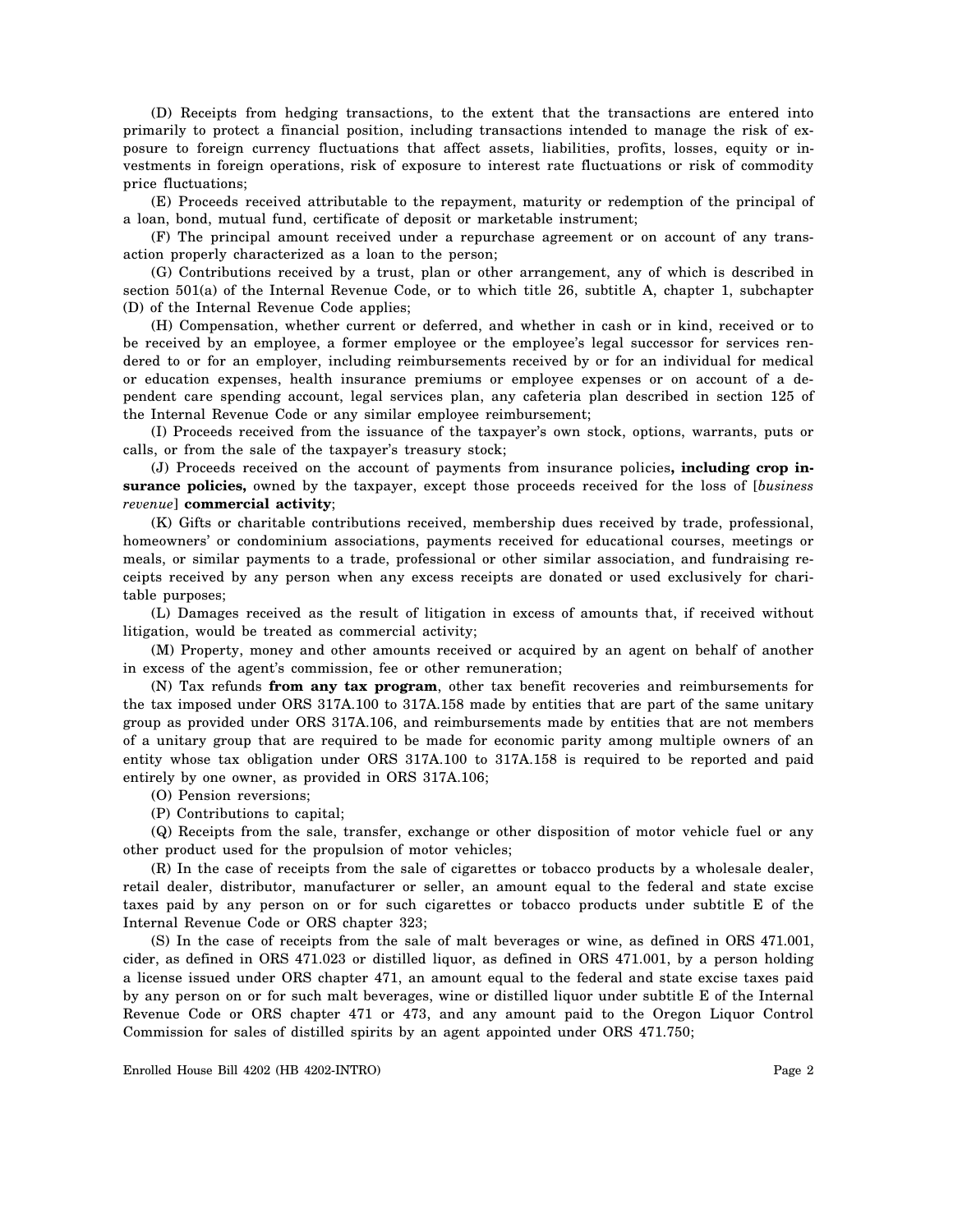(T) In the case of receipts from the sale of marijuana items, as defined in ORS 475B.015, by a person holding a license issued under ORS 475B.010 to 475B.545, an amount equal to the federal and state excise taxes paid by any person on or for such marijuana items under subtitle E of the Internal Revenue Code or ORS 475B.700 to 475B.760 and any local retail taxes authorized under ORS 475B.491;

(U) Local taxes collected by a restaurant or other food establishment on sales of meals, prepared food or beverages;

(V) Tips or gratuities collected by a restaurant or other food establishment and passed on to employees;

(W) Receipts realized by a vehicle dealer certified under ORS 822.020 or a person described in ORS 320.400 (8)(a)(B) from the sale or other transfer of a motor vehicle, as defined in ORS 801.360, to another vehicle dealer for the purpose of resale by the transferee vehicle dealer, but only if the sale or other transfer was based upon the transferee's need to meet a specific customer's preference for a motor vehicle;

(X) Registration fees or taxes collected by a vehicle dealer certified under ORS 822.020 **or a person described in ORS 320.400 (8)(a)(B)** at the sale or other transfer of a motor vehicle, as defined in ORS 801.360, that are owed to a third party by the purchaser of the motor vehicle and passed to the third party by the dealer;

(Y) Receipts from a financial institution for services provided to the financial institution in connection with the issuance, processing, servicing and management of loans or credit accounts, if the financial institution and the recipient of the receipts have at least 50 percent of their ownership interests owned or controlled, directly or constructively through related interests, by common owners;

(Z) In the case of amounts retained as commissions by a holder of a license under ORS chapter 462, an amount equal to the amounts specified under ORS chapter 462 that must be paid to or collected by the Department of Revenue as a tax and the amounts specified under ORS chapter 462 to be used as purse money;

(AA) Net revenue of residential care facilities as defined in ORS 443.400 or in-home care agencies as defined in ORS 443.305, to the extent that the revenue is derived from or received as compensation for providing services to a medical assistance or Medicare recipient;

(BB) Dividends received;

(CC) Distributive income received from a pass-through entity;

(DD) Receipts from sales to a wholesaler in this state, if the seller receives certification at the time of sale from the wholesaler that the wholesaler will sell the purchased property outside this state;

(EE) Receipts from the wholesale or retail sale of groceries;

(FF) Receipts from transactions among members of a unitary group;

(GG) Moneys, including public purpose charge moneys collected under ORS 757.612 and costs of funding or implementing cost-effective energy conservation measures collected under ORS 757.689, that are collected from customers, passed to a utility and approved by the Public Utility Commission and that support energy conservation, renewable resource acquisition and low-income assistance programs;

(HH) Moneys collected by a utility from customers for the payment of loans through on-bill financing;

(II) Surcharges collected under ORS 757.736;

(JJ) Moneys passed to a utility by the Bonneville Power Administration for the purpose of effectuating the Regional Power Act Exchange credits or pursuant to any settlement associated with the exchange credit;

(KK) Moneys collected or recovered, by entities listed in ORS 756.310, cable operators as defined in 47 U.S.C. 522(5), telecommunications carriers as defined in 47 U.S.C. 153(51) and providers of information services as defined in 47 U.S.C. 153(24), for fees payable under ORS 756.310, rightof-way fees, franchise fees, privilege taxes, federal taxes and local taxes;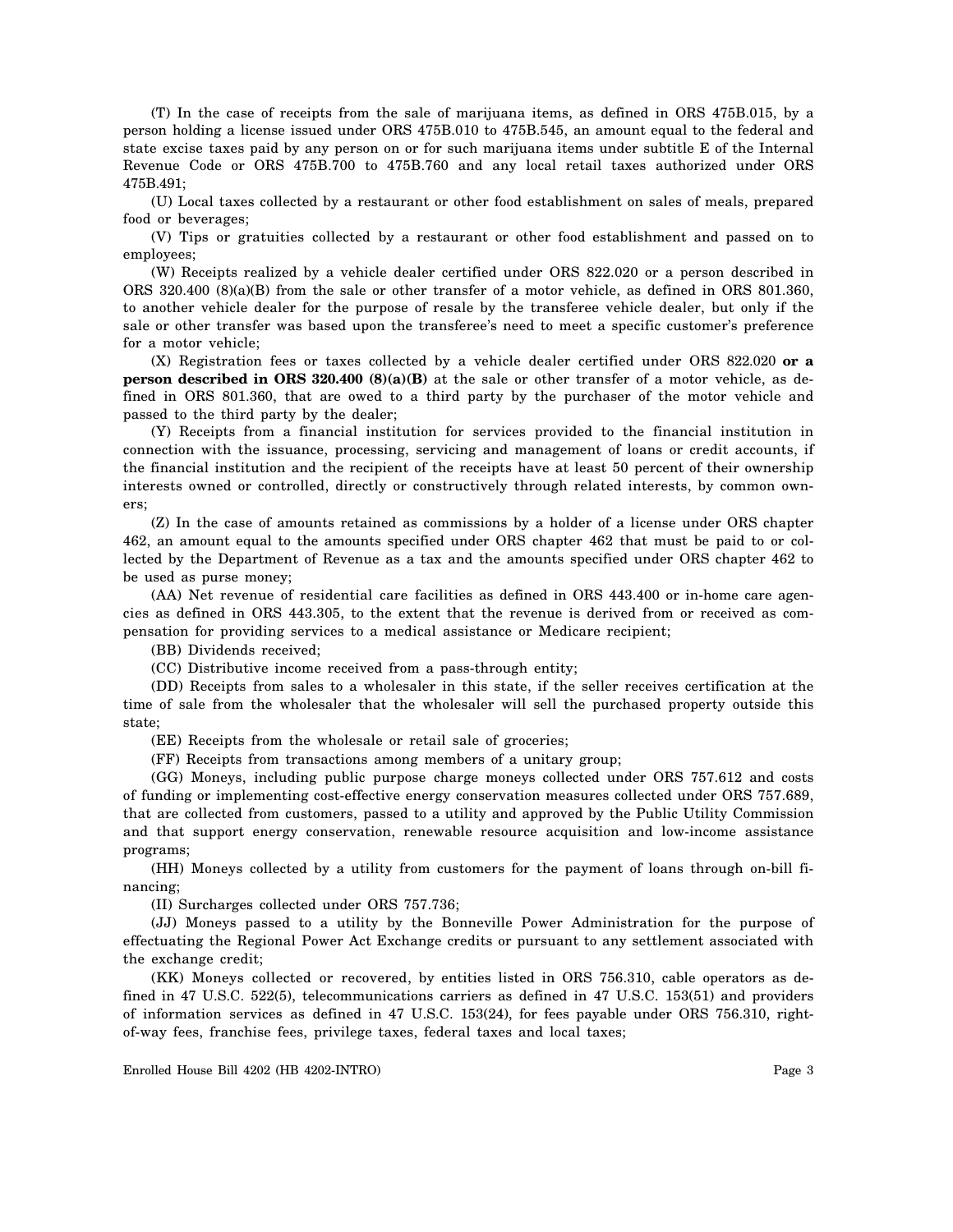(LL) Charges paid to the Residential Service Protection Fund required by chapter 290, Oregon Laws 1987;

(MM) Universal service surcharge moneys collected or recovered and paid into the universal service fund established in ORS 759.425;

(NN) Moneys collected for public purpose funding as described in ORS 759.430;

(OO) Moneys collected or recovered and paid into the federal universal service fund as determined by the Federal Communications Commission;

(PP) In the case of a seller or provider of telecommunications services, the amount of tax imposed under ORS 403.200 for access to the emergency communications system that is collected from subscribers or consumers;

(QQ) In the case of a transient lodging tax collector, the amount of tax imposed under ORS 320.305 and of any local transient lodging tax imposed upon the occupancy of transit lodging;

(RR) In the case of a seller of bicycles, the amount of tax imposed under ORS 320.415 upon retail sales of bicycles;

(SS) In the case of a qualified heavy equipment provider, the amount of tax imposed under ORS 307.872 upon the rental price of heavy equipment;

(TT) Farmer sales to an agricultural cooperative in this state that is a cooperative organization described in section 1381 of the Internal Revenue Code; [*and*]

(UU) Revenue received by a business entity that is mandated by contract or subcontract to be distributed to another person or entity if the revenue constitutes sales commissions that are paid to a person who is not an employee of the business entity, including, without limitation, a split-fee real estate commission[*.*]**; and**

### **(VV) Receipts from the sale of fluid milk by dairy farmers that are not members of an agricultural cooperative.**

[*(2) "Cost inputs" means the cost of goods sold as calculated in arriving at federal taxable income under the Internal Revenue Code.*]

**(2) "Cost inputs" means:**

**(a) The cost of goods sold as calculated in arriving at federal taxable income under the Internal Revenue Code; or**

**(b) In the case of a taxpayer that is engaged in a farming operation, as defined in section 6 of this 2020 special session Act, and that does not report cost of goods sold for federal tax purposes, the taxpayer's operating expenses excluding labor costs.**

(3) "Doing business" means engaging in any activity, whether legal or illegal, that is conducted for, or results in, the receipt of commercial activity at any time during a calendar year.

(4) "Excluded person" means any of the following:

(a) Organizations described in sections 501(c) and 501(j) of the Internal Revenue Code, unless the exemption is denied under section 501(h), (i) or (m) or under section 502, 503 or 505 of the Internal Revenue Code.

(b) Organizations described in section 501(d) of the Internal Revenue Code, unless the exemption is denied under section 502 or 503 of the Internal Revenue Code.

(c) Organizations described in section 501(e) of the Internal Revenue Code.

(d) Organizations described in section 501(f) of the Internal Revenue Code.

(e) Charitable risk pools described in section 501(n) of the Internal Revenue Code.

(f) Organizations described in section 521 of the Internal Revenue Code.

(g) Qualified state tuition programs described in section 529 of the Internal Revenue Code.

(h) Foreign or alien insurance companies, but only with respect to the underwriting profit derived from writing wet marine and transportation insurance subject to tax under ORS 731.824 and 731.828.

(i) Governmental entities.

(j) Any person with commercial activity that does not exceed \$750,000 for the calendar year, other than a person that is part of a unitary group as provided in ORS 317A.106 with commercial activity in excess of \$750,000.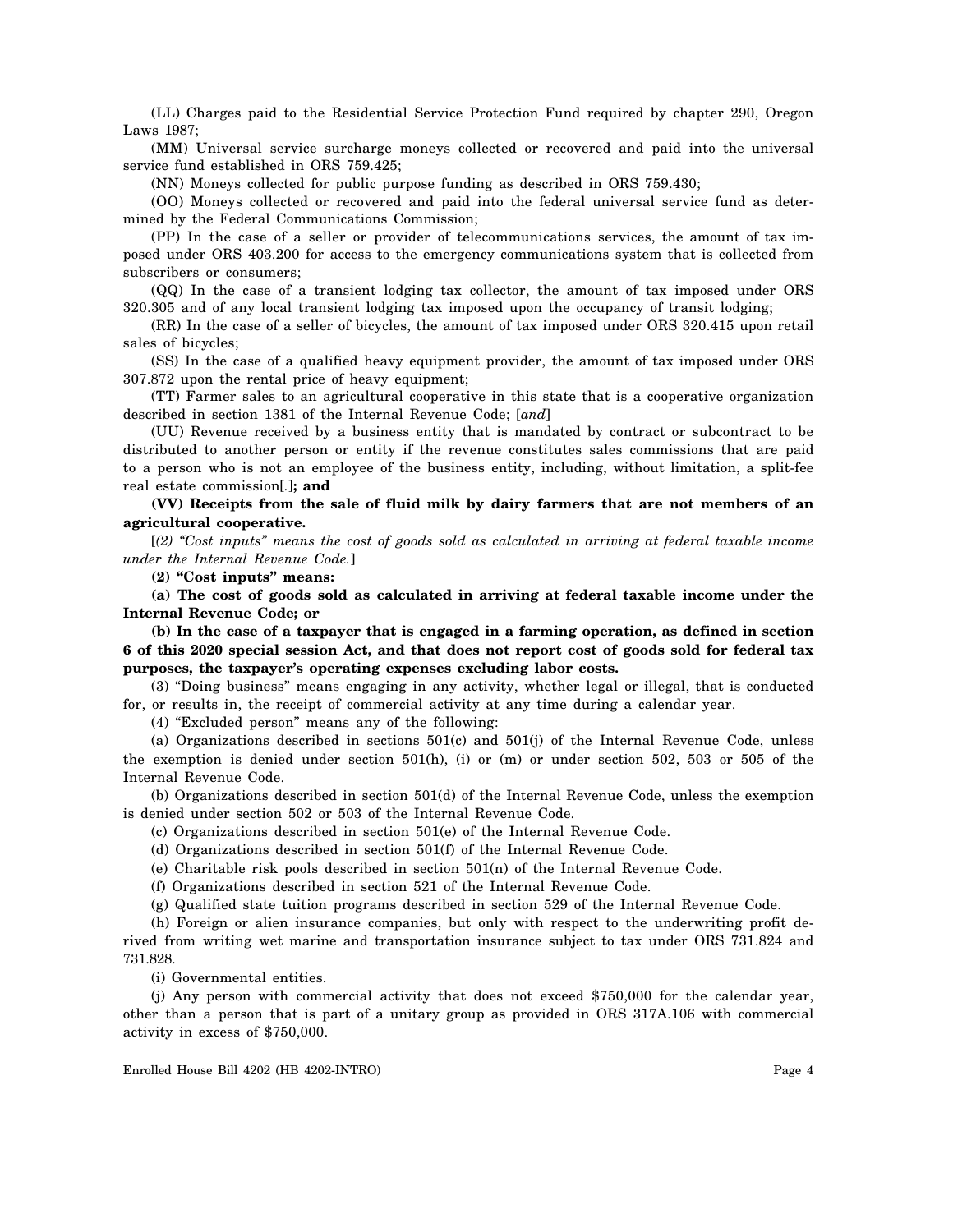(k) Hospitals subject to assessment under ORS 414.855, long term care facilities subject to assessment under ORS 409.801 or any entity subject to assessment under ORS 414.880 or section 3 or 5, chapter 538, Oregon Laws 2017.

#### **(L) Manufactured dwelling park nonprofit cooperatives organized under ORS chapter 62.**

(5) "Financial institution" has the meaning given that term in ORS 314.610, except that "financial institution" does not include a credit union.

 $(6)(a)$  "FR Y-9" means the consolidated or parent-only financial statements that a holding company is required to file with the Federal Reserve Board pursuant to 12 U.S.C. 1844.

(b) In the case of a holding company required to file both consolidated and parent-only financial statements, "FR Y-9" means the consolidated financial statements that the holding company is required to file.

(7) "Governmental entity" means:

(a) The United States and any of its unincorporated agencies and instrumentalities.

(b) Any incorporated agency or instrumentality of the United States wholly owned by the United States or by a corporation wholly owned by the United States.

(c) The State of Oregon and any of its unincorporated agencies and instrumentalities.

(d) Any county, city, district or other political subdivision of the state.

(e) A special government body as defined in ORS 174.117.

(f) A federally recognized Indian tribe.

(8) "Groceries" means food as defined in 7 U.S.C. 2012(k), but does not include cannabinoid edibles or marijuana seeds.

(9)(a) "Hedging transaction" means a hedging transaction as defined in section 1221 of the Internal Revenue Code or a transaction accorded hedge accounting treatment under Financial Accounting Standards Board Statement No. 133.

(b) "Hedging transaction" does not include a transaction in which an actual transfer of title of real or tangible property to another entity occurs.

(10) "Insurer" has the meaning given that term in ORS 317.010.

(11) "Internal Revenue Code," except where the Legislative Assembly has provided otherwise, refers to the laws of the United States or to the Internal Revenue Code as they are amended and in effect on December 31, 2018.

(12) "Labor costs" means total compensation of all employees, not to include compensation paid to any single employee in excess of \$500,000.

(13)(a) "Motor vehicle fuel or any other product used for the propulsion of motor vehicles" means:

(A) Motor vehicle fuel as defined in ORS 319.010; and

(B) Fuel the use of which in a motor vehicle is subject to taxation under ORS 319.530.

(b) "Motor vehicle fuel or any other product used for the propulsion of motor vehicles" does not mean:

(A) Electricity; or

(B) Electric batteries or any other mechanical or physical component or accessory of a motor vehicle.

(14) "Person" includes individuals, combinations of individuals of any form, receivers, assignees, trustees in bankruptcy, firms, companies, joint-stock companies, business trusts, estates, partnerships, limited liability partnerships, limited liability companies, associations, joint ventures, clubs, societies, entities organized as for-profit corporations under ORS chapter 60, C corporations, S corporations, qualified subchapter S subsidiaries, qualified subchapter S trusts, trusts, entities that are disregarded for federal income tax purposes and any other entities.

(15) "Retailer" means a person doing business by selling tangible personal property to a purchaser for a purpose other than:

(a) Resale by the purchaser of the property as tangible personal property in the regular course of business;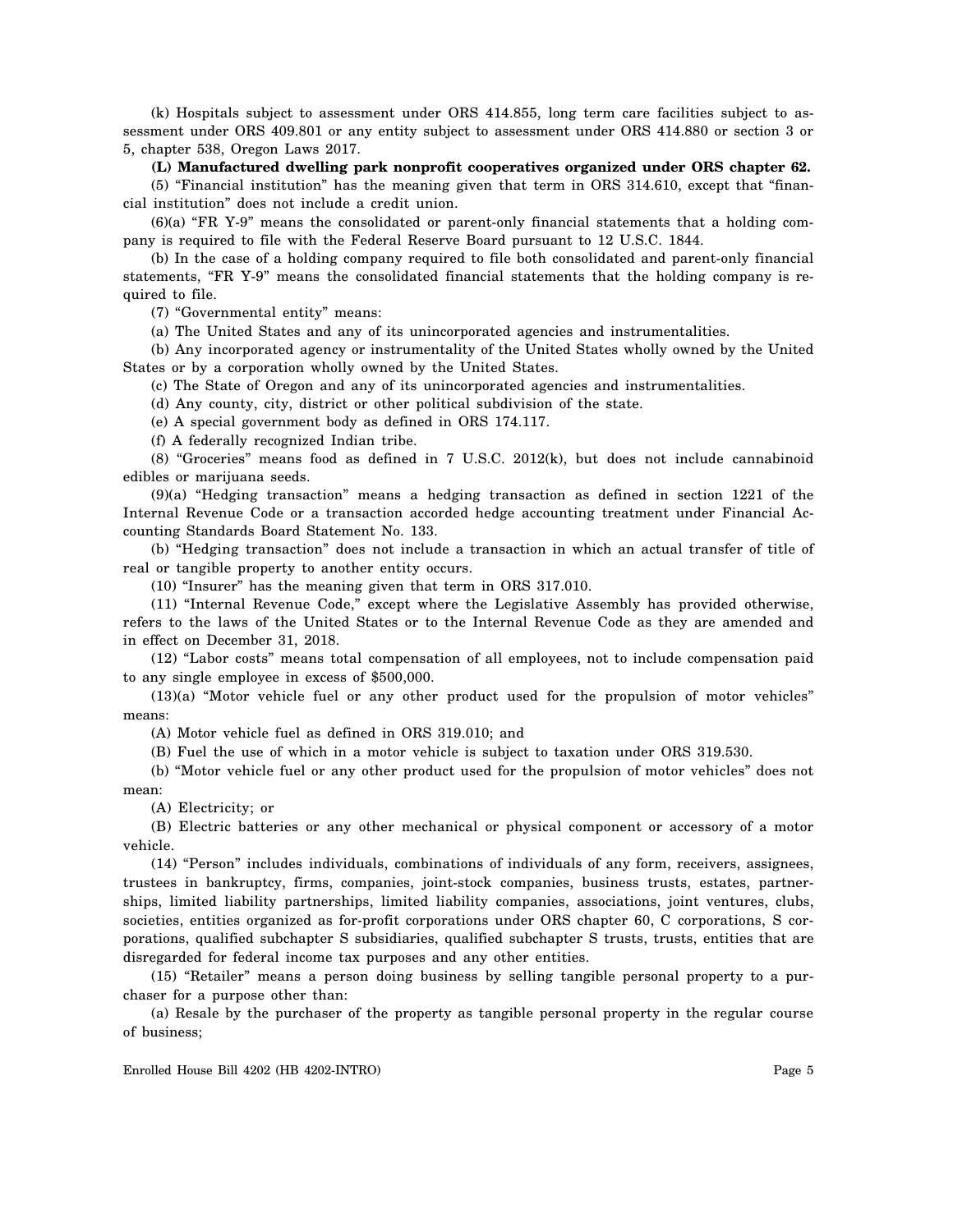(b) Incorporation by the purchaser of the property in the course of regular business as an ingredient or component of real or personal property; or

(c) Consumption by the purchaser of the property in the production for sale of a new article of tangible personal property.

(16) "Taxable commercial activity" means commercial activity sourced to this state under ORS 317A.128, less any subtraction pursuant to ORS 317A.119.

(17)(a) "Taxpayer" means any person or unitary group required to register, file or pay tax under ORS 317A.100 to 317A.158.

(b) "Taxpayer" does not include excluded persons, except to the extent that a tax-exempt entity has unrelated business income [*that is taxable under*] **as described in** the Internal Revenue Code.

(18)(a) "Unitary business" means a business enterprise in which there exists directly or indirectly between the members or parts of the enterprise a sharing or exchange of value as demonstrated by:

(A) Centralized management or a common executive force;

(B) Centralized administrative services or functions resulting in economies of scale; or

(C) Flow of goods, capital resources or services demonstrating functional integration.

(b) "Unitary business" may include a business enterprise the activities of which:

(A) Are in the same general line of business, such as manufacturing, wholesaling or retailing; or

(B) Constitute steps in a vertically integrated process, such as the steps involved in the production of natural resources, which might include exploration, mining, refining and marketing.

(19) "Unitary group" means a group of persons with more than 50 percent common ownership, either direct or indirect, that is engaged in business activities that constitute a unitary business.

(20) "Wholesaler" means a person primarily doing business by merchant distribution of tangible personal property to retailers or to other wholesalers.

**SECTION 2.** ORS 317A.106 is amended to read:

317A.106. **(1)** A unitary group shall register, file and pay taxes under ORS 317A.100 to 317A.158 as a single taxpayer and may exclude receipts from transactions among its members. The Department of Revenue may collect identifying information about all members of a unitary group and may require disclosure to the department, for each member, of the commercial activity in Oregon and in the United States.

**(2) Notwithstanding the provisions of ORS 317A.100 to 317A.158 applicable to unitary groups, unitary group taxpayers may elect to modify unitary group membership to exclude all foreign members with no commercial activity, or amounts realized but by definition excluded from commercial activity, that is sourced to Oregon. The department shall by rule adopt policies and procedures for elections made under this subsection, including:**

**(a) The time and manner of making or terminating an election;**

- **(b) The allowed duration of an election;**
- **(c) The department's discretion to disallow an election in whole or in part;**
- **(d) The withdrawal before filing of an election by a taxpayer;**
- **(e) The treatment of property of the unitary group that is transferred into this state;**
- **(f) Filing, payment of fees and registration governing the election; and**

**(g) Any other policies and procedures that the department deems necessary for the administration and operation of an election allowed under this subsection.**

**SECTION 3.** ORS 317A.116 is amended to read:

317A.116. (1) A corporate activity tax is imposed on each person with taxable commercial activity for the privilege of doing business in this state. The tax is imposed upon persons with substantial nexus with this state. The tax imposed under this section is not a transactional tax and is not subject to the Interstate Income Act of 1959 (P.L. 86-272). The tax imposed under this section is in addition to any other taxes or fees imposed under the tax laws of this state. The tax imposed under this section is imposed on the person with the commercial activity and is not a tax imposed directly on a purchaser. The tax imposed under this section is an annual privilege tax for the cal-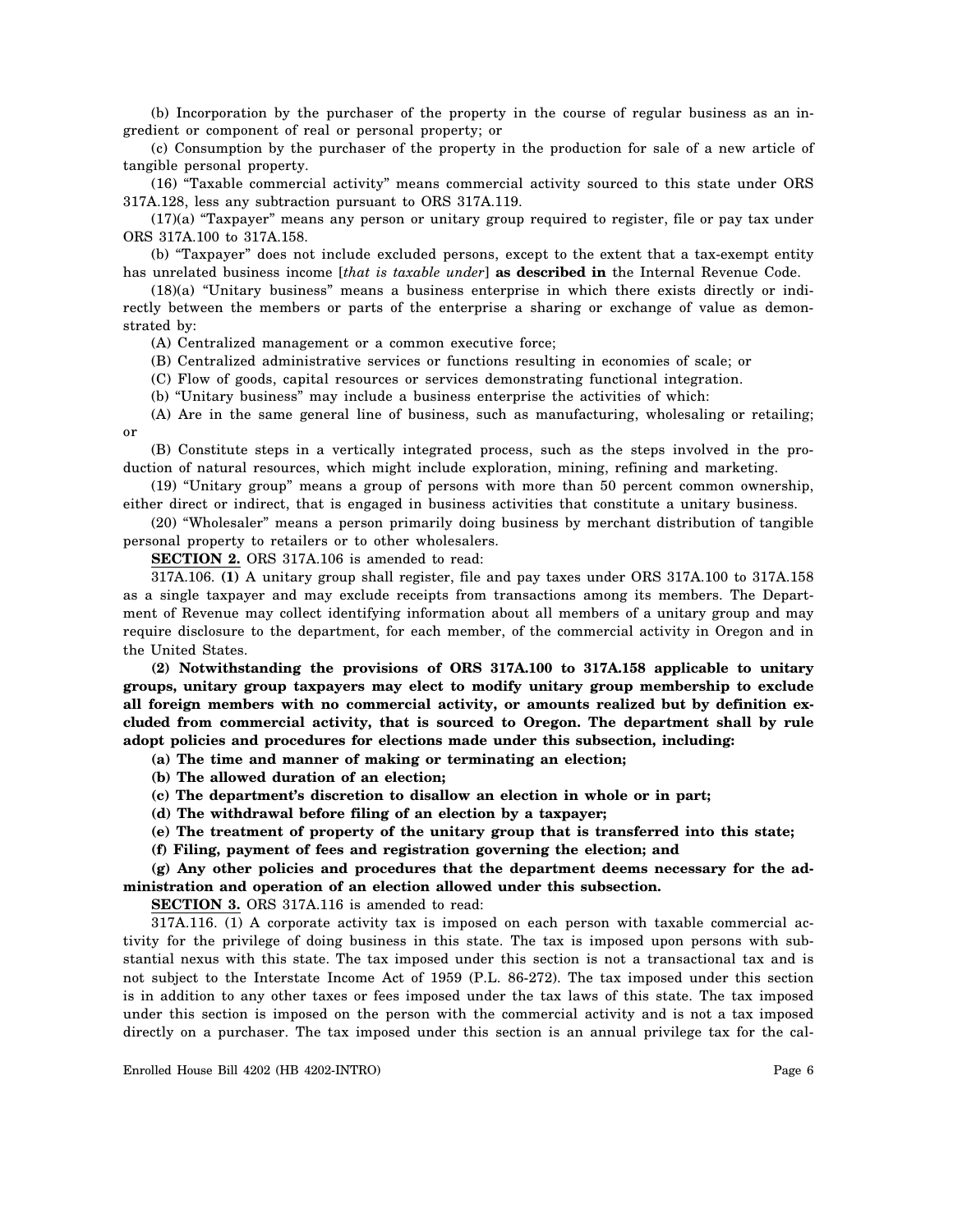endar year and shall be remitted quarterly to the Department of Revenue. A taxpayer is subject to the annual corporate activity tax for doing business during any portion of such calendar year.

**(2) Returns and allowances, as those terms are applicable to section 448 of the Internal Revenue Code, are allowed as an offset against commercial activity in the calendar year that the returns or allowances are made.**

[*(2)*] **(3)** A person has substantial nexus with this state if any of the following applies. The person:

(a) Owns or uses a part or all of its capital in this state.

(b) Holds a certificate of existence or authorization issued by the Secretary of State authorizing the person to do business in this state.

(c) Has bright-line presence in this state.

(d) Otherwise has nexus with this state to an extent that the person can be required to remit the tax imposed under ORS 317A.100 to 317A.158 under the United States Constitution.

[*(3)*] **(4)** A person has bright-line presence in this state for the calendar year if any of the following applies. The person:

(a) Owns at any time during the calendar year property in this state with an aggregate value of at least \$50,000. For purposes of this paragraph, owned property is valued at original cost and rented property is valued at eight times the net annual rental charge.

(b) Has during the calendar year payroll in this state of at least \$50,000. Payroll in this state includes the following:

(A) Any amount subject to withholding by the person under ORS 316.167 and 316.172;

(B) Any other amount the person pays as compensation to an individual under the supervision or control of the person for work done in this state; and

(C) Any amount the person pays for services performed in this state on the person's behalf by another.

(c) Has during the calendar year commercial activity, sourced to this state under ORS 317A.128, of at least \$750,000.

(d) Has at any time during the calendar year within this state at least 25 percent of the person's total property, total payroll or total commercial activity.

(e) Is a resident of this state or is domiciled in this state for corporate, commercial or other business purposes.

[*(4)*] **(5)** Notwithstanding subsection (1) of this section, a vehicle dealer may collect from the purchaser of a motor vehicle the estimated portion of the tax imposed under this section that is attributable to commercial activity from the sale of the vehicle.

**SECTION 4.** ORS 317A.119 is amended to read:

317A.119. (1) A taxpayer shall subtract from commercial activity sourced to this state 35 percent of the greater of the following amounts paid or incurred by the taxpayer in the tax year:

(a) The amount of cost inputs; or

(b) The taxpayer's labor costs.

[*(2) The amounts in subsection (1)(a) or (b) of this section shall be apportioned to this state in the manner required for apportionment of income under ORS 314.605 to 314.675.*]

[*(3) A subtraction under this section is not allowed for any amount of:*]

[*(a) Expenses from transactions among members of a group, as excluded under ORS 317A.106; or*]

[*(b) Cost inputs or labor costs that are attributable to a person's receipts from an item that is not commercial activity.*]

[*(4) Notwithstanding subsection (1) of this section, the subtraction under this section may not exceed 95 percent of the taxpayer's commercial activity in this state.*]

**(2) The amount in subsection (1)(a) or (b) of this section may not include:**

## **(a) Expenses from transactions among members of a unitary group, as excluded under ORS 317A.106; or**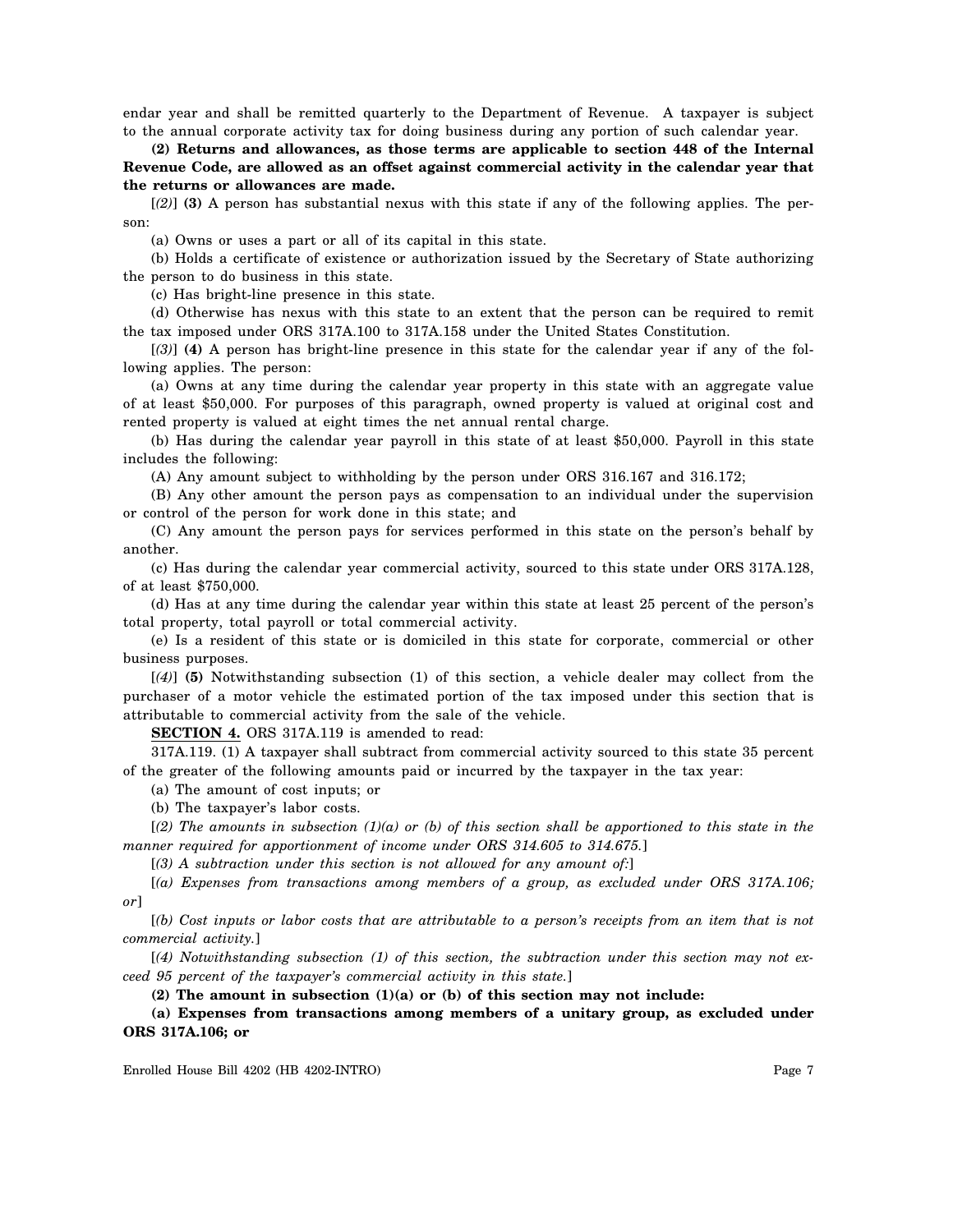**(b) Cost inputs or labor costs that are attributable to a taxpayer's receipts from an item that is not commercial activity.**

**(3) Any taxpayer having commercial activity both within and without this state shall apportion the amount of the subtraction in subsection (1) of this section, after providing for any exclusions in subsection (2) of this section, as follows:**

**(a) As provided in ORS 314.650 and 314.665;**

**(b) For taxpayers subject to alternative apportionment under ORS chapter 314, the required applicable apportionment method; or**

**(c) As provided for by the Department of Revenue by rule.**

**(4) Notwithstanding subsection (3) of this section, a unitary group with members subject to multiple apportionment methods under ORS chapter 314 shall apportion the amount of the subtraction in subsection (1) of this section, after providing for any exclusions, as provided by the department by rule.**

**(5) Notwithstanding subsection (1) of this section, the subtraction under this section may not exceed 95 percent of the taxpayer's commercial activity in this state.**

**(6) A unitary group required to apportion the amount of the subtraction shall include all members of the unitary group for purposes of determining the group's subtraction amount and apportionment ratio.**

**(7) A taxpayer or unitary group may elect to use the taxpayer's or unitary group's most recent fiscal year information for purposes of determining the subtraction under this section. An election under this section must be made on a timely filed, original return. An election under this section is binding for and applicable to the tax year in which it is made.**

**SECTION 5. Section 6 of this 2020 special session Act is added to and made a part of ORS 317A.100 to 317A.158.**

**SECTION 6. (1) As used in this section:**

**(a)(A) "Agricultural commodity" includes all agricultural, horticultural, viticultural and vegetable products produced in this state, including bees and honey.**

**(B) "Agricultural commodity" does not include timber or timber products.**

**(b) "Broker" means any person, other than a dealer, commission merchant or cash buyer, that negotiates the purchase or sale of any agricultural commodity but does not handle the agricultural commodity.**

**(c) "Farming operation" means an entity doing business in a sector described under codes 111, 112 or 115 of the North American Industry Classification System.**

**(2) A taxpayer that is engaged in a farming operation that sells agricultural commodities to a broker or wholesaler may demonstrate the percentage of the taxpayer's goods sold in this state compared to outside this state, for purposes of determining commercial activity, by:**

**(a) Obtaining, from the broker or wholesaler receiving an agricultural commodity from the taxpayer, a certificate that states the percentage; or**

**(b) Using an industry average percentage, for sales of the agricultural commodity made the previous tax year, that is based on the most recent information from the United States Department of Agriculture National Agricultural Statistics Service and other sources of sales information.**

**SECTION 7.** ORS 317A.131 is amended to read:

317A.131. (1)**(a)** Any person or unitary group with commercial activity in excess of \$750,000 in [*the*] **a** tax year shall register with the Department of Revenue.

**(b) Except as provided in paragraph (c) of this subsection, a person or unitary group shall be required to register only once and shall register in the year in which the person or unitary group first exceeds \$750,000 in commercial activity.**

**(c) If a person or unitary group that has registered under this section subsequently undergoes a merger or other reorganization, the department may require the person or unitary group, or any successor, to register at a later date.**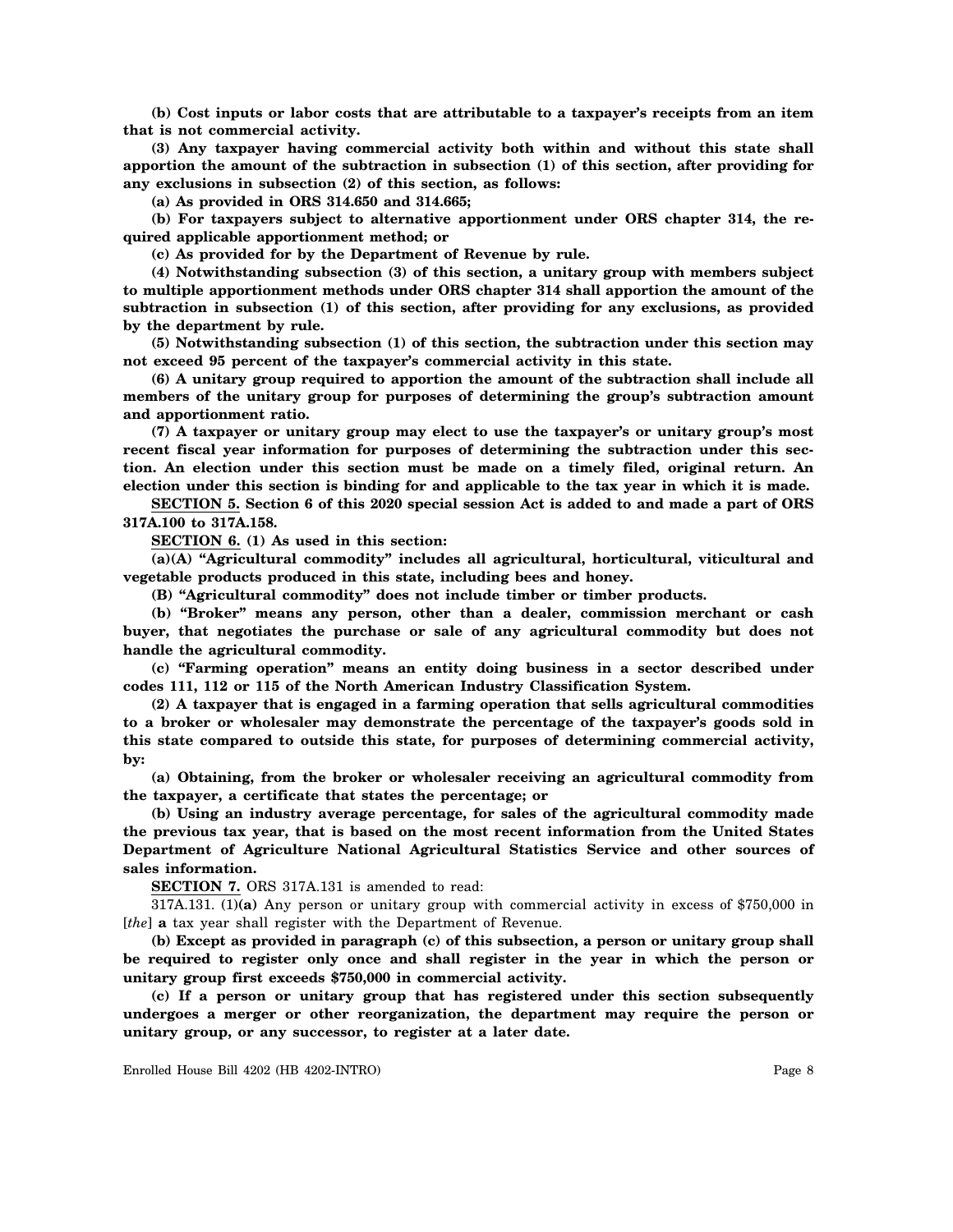(2) The department by rule may establish the information pertaining to the person or unitary group that must be submitted to the department accompanying the registration and the time and manner for issuance of registrations under this section.

(3) The department may impose a penalty for failing to register as required under this section, not to exceed \$100 per month that a person or unitary group has failed to register or a total of \$1,000 in a calendar year. The penalty under this subsection may be imposed not earlier than 30 days after the date on which the commercial activity of the person or unitary group exceeds \$750,000 for the tax year.

**SECTION 8. Section 6 of this 2020 special session Act and the amendments to ORS 317A.100, 317A.106, 317A.116, 317A.119 and 317A.131 by sections 1 to 4 and 7 of this 2020 special session Act apply to tax years beginning on or after January 1, 2020.**

**SECTION 9.** ORS 317A.161 is amended to read:

317A.161. (1) The Department of Revenue may not impose any interest [*or penalty*] that would otherwise apply to taxes due if the interest [*or penalty*] is based on underpayment or underreporting that results solely from the operation of ORS 317A.100 to 317A.158.

(2) A taxpayer shall pay at least 80 percent of the balance due for any quarter or the department may impose**, for any quarter that this threshold is not met,** a penalty [*as provided in ORS 314.400 (3).*] **of five percent of the underpayment amount, except that the department may not impose a penalty under this subsection for any quarter for which the taxpayer has paid an amount at least equal to the taxpayer's required installment for the corresponding quarter of the preceding tax year.**

**(3) The provisions of ORS 314.400 (1) and (2) apply to a taxpayer that fails to file an annual return as required under ORS 317A.137 or that fails to pay the tax imposed under ORS 317A.100 to 317A.158 by the due date of the annual return.**

**SECTION 10.** ORS 317A.161, as amended by section 9 of this 2020 special session Act, is amended to read:

317A.161. [*(1) The Department of Revenue may not impose any interest that would otherwise apply to taxes due if the interest is based on underpayment or underreporting that results solely from the operation of ORS 317A.100 to 317A.158.*]

[*(2)*] **(1)** A taxpayer shall pay at least [*80*] **90** percent of the balance due for any quarter or the Department **of Revenue** may impose, for any quarter that this threshold is not met, a penalty of five percent of the underpayment amount, except that the department may not impose a penalty under this subsection for any quarter for which the taxpayer has paid an amount at least equal to the taxpayer's required installment for the corresponding quarter of the preceding tax year.

[*(3)*] **(2)** The provisions of ORS 314.400 (1) and (2) apply to a taxpayer that fails to file an annual return as required under ORS 317A.137 or that fails to pay the tax imposed under ORS 317A.100 to 317A.158 by the due date of the annual return.

**SECTION 11.** Section 78, chapter 122, Oregon Laws 2019, is amended to read:

**Sec. 78. (1)** [*Section 77 of this 2019 Act applies*] **The amendments to ORS 317A.161 by section 9 of this 2020 special session Act apply** to tax years beginning on or after January 1, 2020, and before January 1, [*2021*] **2022**, and to returns filed on or before April 15, [*2021*] **2022**.

**(2) The amendments to ORS 317A.161 by section 10 of this 2020 special session Act apply to tax years beginning on or after January 1, 2022, and to returns filed after April 15, 2022.**

**SECTION 12. This 2020 special session Act takes effect on the 91st day after the date on which the 2020 special session of the Eightieth Legislative Assembly adjourns sine die.**